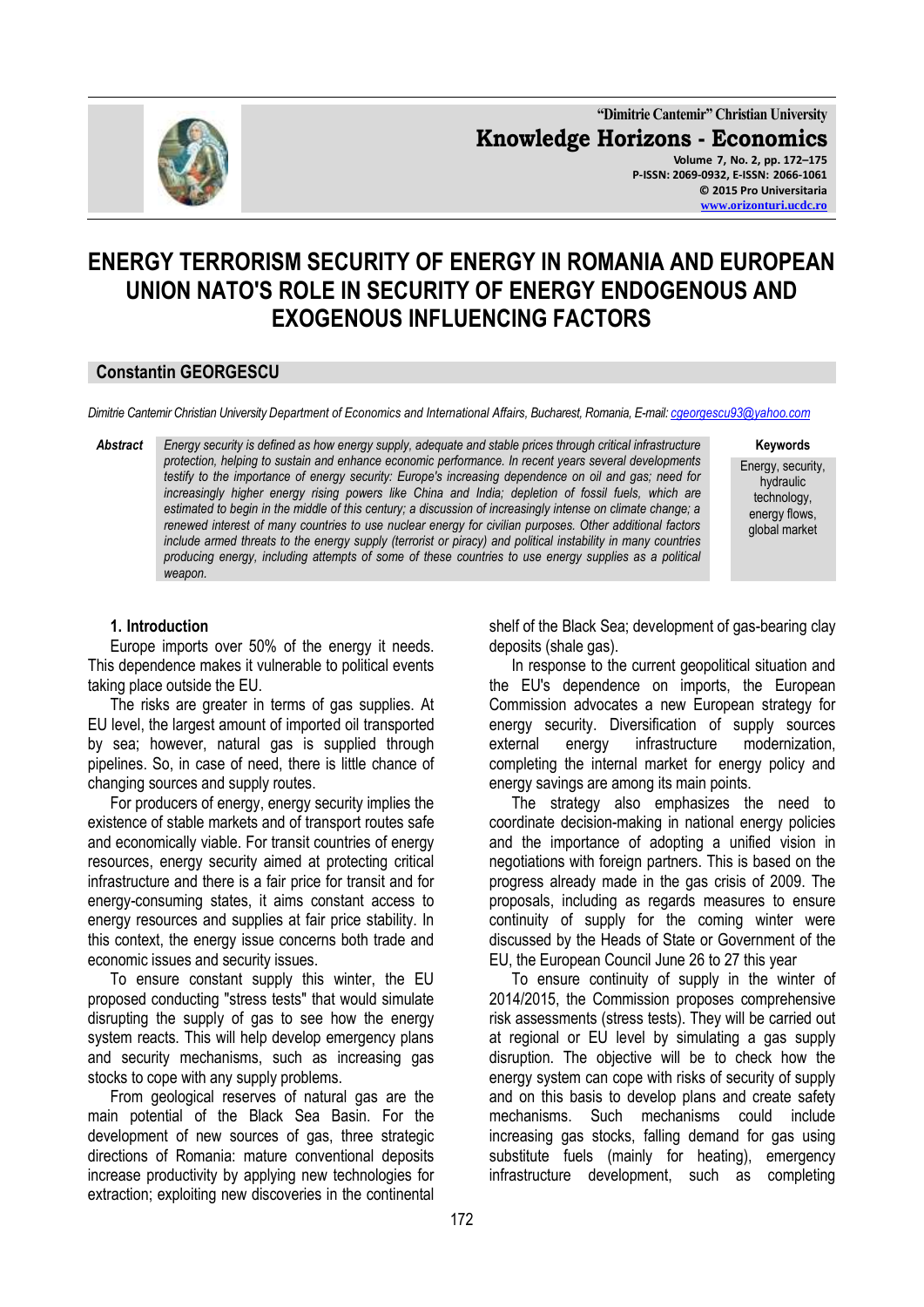opportunities reverse flow and pooling of part of stocks existing security.

Completion of the internal energy market and the construction of missing links in infrastructure is essential to react quickly in case of possible supply disruptions by directing energy flows as needed and where needed throughout the EU. The Commission has identified about 33 critical infrastructure projects for EU energy security. In addition, the Commission proposes to extend the lens on the interconnection of electricity generation capacity installed in 15% by 2030, taking into account the issues of cost and potential trade in the relevant regions. (Member States have already committed to provide interconnectivity 10% by 2020) and diversification supplier countries and transit routes.

In 2013, 39% of the EU's gas imports came from Russia, 33% in Norway and 22% in North Africa (Algeria, Libya). While the EU will maintain relationships with reliable partners, it will seek to establish links with other partner countries, for example in the Caspian basin region, continuing to expand the Southern Gas Corridor, developing gas hub Mediterranean and strengthening supply liquefied natural gas (LNG).

According to the "Report WEO 2009" in the period from 2007 to 2030, fossil fuels are the main source of primary energy in a 80% of total consumption. In Romania, the main resources required are imported gas and oil, but our country is much better positioned in terms of dependence on these resources compared to the rest of the EU. Thus the EU's dependence on oil is 86%, while Romania is 54%, while the EU's dependence on natural gas is 58%, the dependency is 42%. The development of new technology in the US but hydraulic allows the first shale gas extraction. In this context, the EU's total reserves would increase by about 70%.

In Romania, the import of crude oil is made mainly from Russia and Kazakhstan, but our country as a result of refining infrastructure made during the communist period, import or black gold in Azerbaijan and Middle East. The real problem lies in the realization of an alternative diversification of gas supply, vulnerability being created as a result of reliance on the Russian Federation.

The most important project of Romania's external energy policy, Nabucco, failed completely in June 2013, when competition for transport Azerbaijani gas to the EU was resolved in favor TAP (Trans Adriatic Pipeline). Southern Gas Corridor (CSG) will connect the Caspian Basin of southern Italy, Turkey, Greece and Albania. The decision was predominantly commercial, strategic needs at the expense of Eastern Europe. Although devoid of a major international project, Romania has sufficient ways to increase energy security.

For Romania energy security is prerequisite for the existence of the Romanian state and nation and a fundamental objective of the government. It has as its reference values, interests and objectives. Energy security is a right that stems from the constitutional law of the state over its energy resources, is fulfilled in the context of European, Euro-Atlantic cooperation and global developments. Riches of the underground public waters with energy potential of national interest, natural resources of the economic zone and the continental shelf, shall be exclusively public property and exploitation of natural resources in line with the national interest, the "protection and recovery environment and ecological balance "is the exclusive attribute of the Romanian state.

Romania's oil deposits are fragmented and aging and production per well is among the lowest in Europe. To stop the decline in production required large investments for redevelopment deposits and extraction efficiency technologies (increased pressure in the reservoir, drilling depths). OMV Petrom company is engaged a comprehensive program, managed in 2013 to halt the decline in production and achieve a slight increase in oil production compared to 2012. Similarly, the largest national producer of natural gas, Romgaz, obtained in 2012 a marginal increase in production over the previous year. However, the need for capital and know-how in this area is enormous, and the results can only be gradual and long term.

As the measures necessary to identify additional reserves to justify its decision to invest in exploration and production. An assessment well to be drilled in 2014 and the other about 10 deep wells by 2018 will be enlightening. Then, technological and logistical costs of exploitation deep are much higher than on land exploitation. There are also higher in the Black Sea region than in other parts of the world, because of shortage of offshore drilling equipment and the small number of service providers deep sea drilling.

Romania should consider some key elements (risks and threats) that configure the security environment of the region, particularly that of the wider Black Sea area. Among them we can mention:

- Conflicts of ethnic and ethno-religious nature (Nagorno Karabakh, South Ossetia and Abkhazia);

- The existence of oppressive regimes and the phenomenon of radicalization of political opposition;

- Increasing Islamic militancy;

- Political and economic instability;

- Institutionalizing the phenomenon of organized crime as a force increasingly pervasive in the political, social and economic in different areas;

Activation and development of terrorist organizations;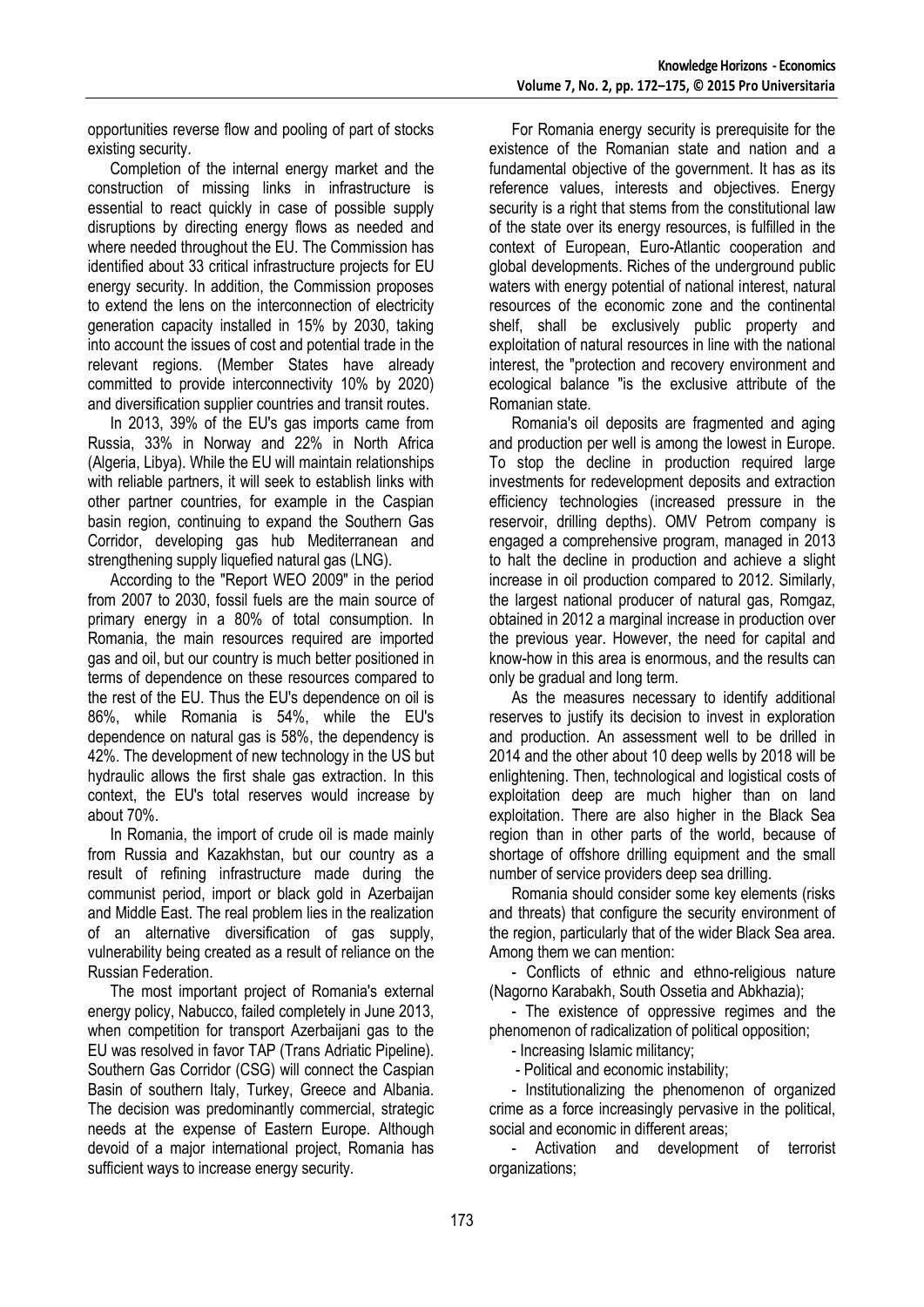- Prevalence of corruption in the state, especially in governmental pyramid.

- Development of the underground economy, which includes both illegal economic activities and activities that are in the area of control of the state (tax and regulatory system parallel to that of the state) and provides livelihoods of citizens;

- Securing existing energy routes.

Securing energy routes, is considering measures to be taken to counter and avoid terrorist attacks or sabotage of energy infrastructure. If sabotage aimed, in particular, achieving economic upward, or used as a means of political coercion, the risk of occurrence of major attacks on energy infrastructure has increased in recent years.

The vulnerability of transport routes, so that the pipeline network and oil tankers transporting, make them the preferred target of terrorist attacks. To Romania, oil and gas pipelines are of national importance and should be considered strategic objectives.

At NATO, the great transformation of the 90 involved a transformation in the perception of security. NATO Strategic Concept adopted in 1999, identifies as security risk - cessation of supplies of vital resources. Since 2006, energy security becomes topic and NATO summits, especially in Riga (2006) and Bucharest (2008). The final declaration of the NATO summit in Riga, Allies stipulated that "Alliance security interests can be affected by the cut supplies of vital resources."

Energy security is not a new area for discussion and action within NATO, but with the Summit in Riga (2006) began to be considered part of a field by itself.

Romania is one of the NATO countries that supported the assumption by NATO of a more prominent role and particularly active in energy security, convinced that, through experience and capabilities, the Alliance can enhance the value of the efforts of other national and international actors important.

At the NATO summit in Bucharest (2008), NATO's role on energy security was treated in more detail and presented a report on "NATO's Role in Energy Security".

Allies have identified as principles governing the approach of NATO in the field and defined a number of options and recommendations for further work. Based on these principles, it was decided that, while continuing consultations on energy security risks, "NATO to engage in the following related areas: information sharing; projecting stability; encourage international and regional cooperation; support for consequence management and critical infrastructure protection energy ".

Report prepared for subsequent Summit in Strasbourg/Kehl, 2009, noted progress on energy

security stressing also that issues such as safe and stable energy supply, diversification of routes, suppliers and sources of energy, and the interconnection of energy networks remain critical. It was mentioned at the same time, continued support for efforts to promote energy infrastructure security.

These positions were reaffirmed in the NATO Summit in Lisbon 19-20 November 2010. NATO's Strategic Concept adopted in Lisbon highlights the essential position in the definition of energy security environment for the Allies and - in this context - security is important transport routes of energy resources. Among the new threats to security, energy is one with a high potential to be subject to these threats. As such, the new NATO Strategic Concept states to develop their capacity to contribute to energy security, including protection of critical infrastructure energy transit areas and routes, in cooperation with partners and in consultation interlude based on strategic assessments and planning ahead.

In the context of the NATO Summit in Chicago in 2012 was reiterated ally that Alliance will continue to focus its efforts in areas that bring added value to energy security according to the profile of the organization. In this respect, an important role is opening and operation of the Centre of Excellence for Energy Security in Vilnius which aims to explore more efficient use of energy resources dimension in theaters; development efforts on energy critical infrastructure protection; developing political consultations and practical cooperation with partner countries of the Alliance.

Within NATO, energy security continues to be one of the areas polemical views allies ranging from the recommendation to increase the profile and extension of activities in the field, to a precautionary approach supported by the argument that this area mainly involves national decision.

The new NATO Strategic Concept adopted in 2010, gives the Alliance a more prominent role in energy security issues. Strategic Concept points to "the need to develop the Alliance's capabilities to ensure energy security by protecting critical infrastructure and transit routes, cooperation with partners and Allies consultation on the assessment and strategic planning." NATO's first mission designed to protect inland transportation of energy resources was established back in 2007, around the African continent.

For most NATO member states, energy security is an issue of major importance. Although the twenty-eight allies consumes 43% of global demand for oil and 42% of the gas, NATO member states have only 6% and 7% of global oil and gas resources. Much of the energy needs of the Allies are imported from abroad, which involves additional security risks. If in the case of oil,